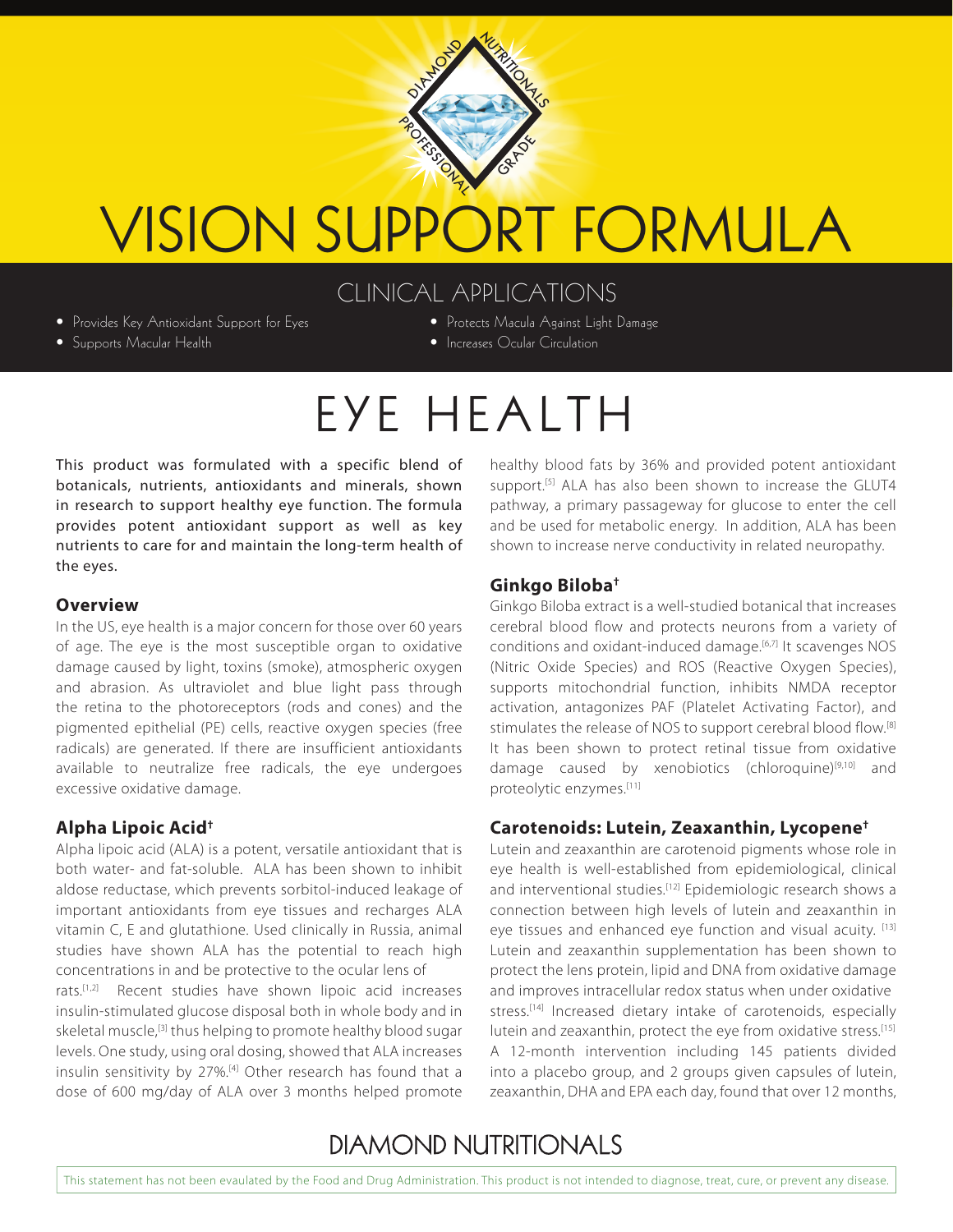the supplements significantly improved plasma antioxidant capacity, circulating macular xanthophyll levels and the optical density of the macular pigment.<sup>[16]</sup>

#### **Zinc†**

A vital coenzyme for eye tissue, zinc is a necessary component in antioxidant enzymes including superoxide dismutase, glutathione peroxidase and catalase. Studies on monkeys with oxidative stressed retinas showed a 60% reduction in the activity of catalase and glutathione peroxidase as well as a 4-fold reduction in zinc concentration compared with controls.[17] The enzymes responsible for digesting rod outer segments and preventing the build-up of lipofuscin, a lipidcontaining residue caused by normal "wear and tear" that can impair vision, are significantly less active in older individuals. These important enzymes can be stimulated by adding zinc.<sup>[18,19]</sup>

#### **Bilberry†**

Bilberry extract contains a high amount of the antioxidants known as anthocyanidins, similar to those found in grape seeds. Bilberry has a long history of use in eye health. Its activities include inhibition of aldose reductase and improving capillary permeability. Bilberry has been shown to protect against an oxidative stress-induced immune response in the mouse uvea <sup>[20]</sup> and to support night vision.<sup>[21]</sup> The extract has also been found to support renewal and homeostasis of corneal cells.[22]

#### **Quercetin†**

A flavonoid found in a variety of herbs, vegetables and fruits, quercetin is a potent antioxidant which modulates pro-inflammatory pathways by inhibiting inducible ICAM-1 expression.[23] It has been shown to enhance epithelial barrier function in the intestines, $[24]$  to stabilize mast cells by releasing cytoprotective factors and to promote balanced proinflammatory mast cell mediators.[25]

#### **Taurine†**

Taurine concentration is high in the retina and is required for retinal tissue growth. It has been shown to protect rod outer segments from oxidative damage<sup>[26]</sup> and to protect lens tissue from radiation. Researchers have suggested possible functions for taurine in the retina include protection of the photoreceptor, regulation of Ca2+ transport and regulation of signal transduction.<sup>[27]</sup>

#### **Directions**

2 capsules per day or as recommended by your health care professional.

#### **Does Not Contain**

Gluten, yeast, artificial colors and flavors.

#### **Cautions**

If you are pregnant or nursing, consult your physician before taking this product.

## **Supplement Facts**

Serving Size 2 Capsules

Servings Per Container 30 & 60

| <b>Amount Per % Daily</b><br>Serving               | Value                                           |  |
|----------------------------------------------------|-------------------------------------------------|--|
| $15 \text{ mg}$                                    | 100%                                            |  |
| (as TRAACS <sup>®</sup> Zinc Bisglycinate Chelate) |                                                 |  |
|                                                    | *                                               |  |
|                                                    |                                                 |  |
|                                                    | ÷                                               |  |
| 150 mg                                             | ÷                                               |  |
| $150$ mg                                           | ÷                                               |  |
| (Standardized to contain 25% Anthocyanidins)       |                                                 |  |
| $100 \text{ mg}$                                   | $\star$                                         |  |
| 60 mg                                              | $\star$                                         |  |
| (Standardized to contain 24% Ginkgo                |                                                 |  |
| Flavone Glycosides and 6% Terpene Lactones)        |                                                 |  |
| 30 mg                                              | $\star$                                         |  |
| 6 mg                                               | ÷                                               |  |
| 1.5 <sub>mg</sub>                                  | ÷                                               |  |
|                                                    |                                                 |  |
|                                                    | 400 mg<br>200 mg<br>Daily Value not established |  |

## **DIAMOND NUTRITIONALS**